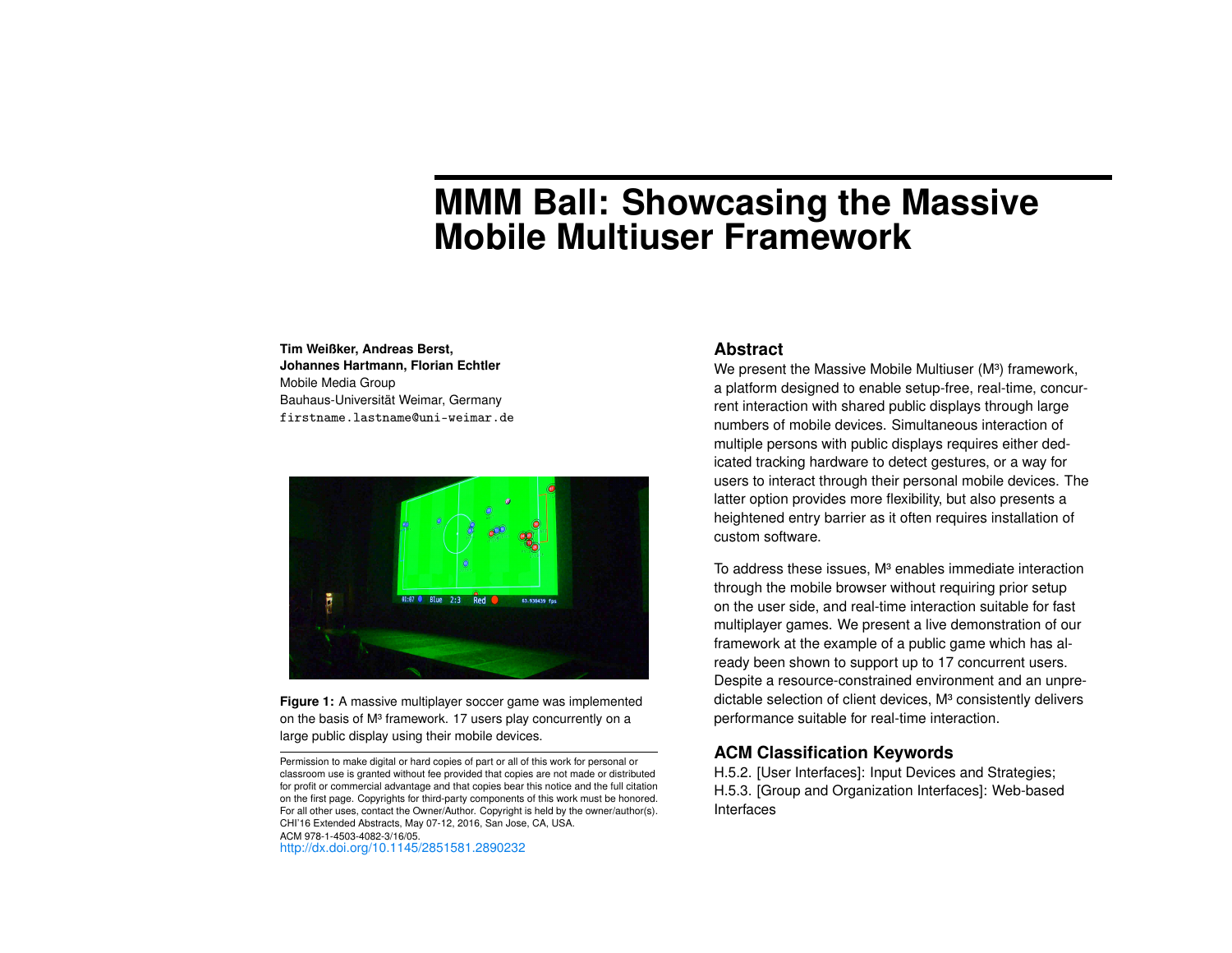# **Author Keywords**

public display; mobile device; multi-user interface; real-time interaction

## **Introduction and Motivation**

Although public displays have become a common sight in recent years for applications such as advertisements and entertainment, these displays are still mostly passive information sources. Various approaches exist to enable interaction with such devices, in particular focusing on touch and gestures as interface modalities. However, if a more complex interface with multi-user support is desired, particularly for large groups of 10 or more users, an alternative is to employ the users' personal mobile devices. Unfortunately, this approach suffers from a heightened entry barrier as users are often required to install a custom app before interaction is possible. Given that only a short time window is available to engage potential users in a walk-up-and-use scenario [\[6\]](#page-3-0), the end result is often that no interaction will take place after all.

To address these issues, we present the Massive Mobile Multiuser (M<sup>3</sup>) framework, which allows setup-free, realtime interaction with public displays by utilizing the mobile browser. Depending on the scenario, users only have to visit a web page, which may be presented via a short printed URL or a QR code to start interacting. In particular, our system has a sufficiently low latency between user action and visible reaction of approximately 65 ms to enable interaction even with fast-paced multiplayer games.

In this paper, we give an overview of the architecture of M<sup>3</sup> and present preliminary findings from two real-world deployments in a resource-constrained environment with 97 distinct users (up to 17 concurrently). Although a large body of research on this topic exists, our approach is - to

the best of our knowledge - the first to combine setup-free interaction, real-time capabilities and support for a large number of concurrent users. The API as well as all source code for the framework and the sample game are available under an open-source license at [https://github.com/mmbuw/](https://github.com/mmbuw/massive-mobile-multiplayer) [massive-mobile-multiplayer](https://github.com/mmbuw/massive-mobile-multiplayer).

## **Related Work**

Interaction with public displays for multiple simultaneous users is a topic which has already been explored by numerous researchers. We identify three main directions of research pertinent to our approach: vision-based and browser-based interaction using personal mobile devices, and gestural interaction using sensors embedded into the display.

Vision-based interaction usually employs an approach where the public display is viewed through a live video feed on the mobile device and interaction is done through touch on the video representation. A seminal example is Touch Projector by Boring et al. [\[1\]](#page-3-1). Common limitations of this approach are that it requires a custom app to be installed before interaction can take place, and that the mobile device has to be held in a camera-like pose to enable interaction.

Browser-based interaction, on the other hand, emphasizes the aspect of requiring no setup prior to interaction, which is performed through the pre-installed web browser on the mobile device. For example, Kubitza et al. present VEII [\[5\]](#page-3-2), which allows on-site modificiation of public displays in museums through a mobile device. Geel et al. show PresiShare [\[4\]](#page-3-3), a setup-less web application for mobile devices, which uses QR codes to share media on multiple public displays. Dingler et al. present uCanvas [\[2\]](#page-3-4), a web-based framework to employ the mobile device's accelerometer for interaction with the public display.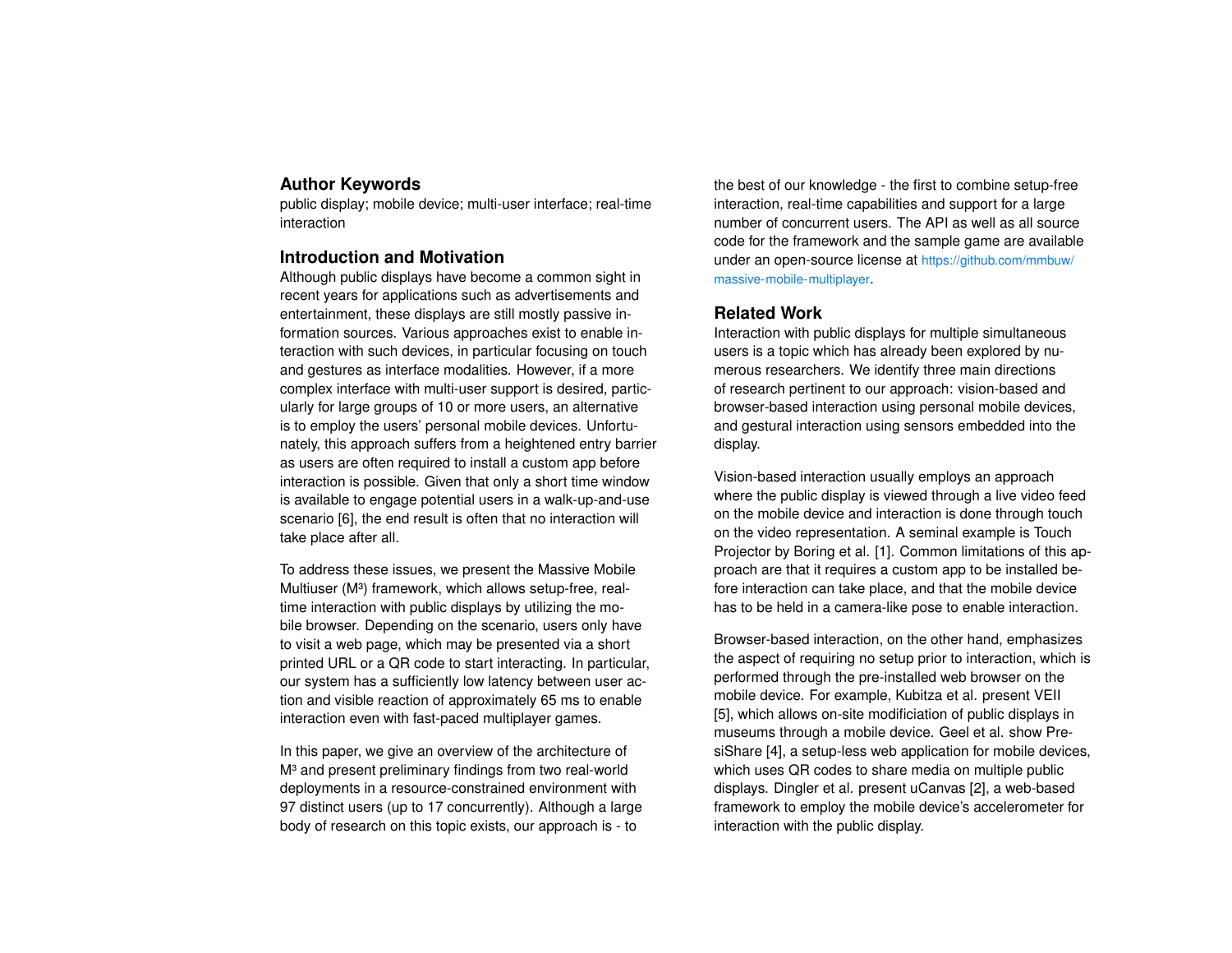Both the smartphone-camera- and browser-based research directions do not seem to focus on simultaneous real-time interaction from multiple users. Although both approaches should in theory be capable of supporting multiple concurrent users, this has not been investigated extensively. When multi-user capability is desired, most research currently centers around gesture-based interaction using sensors such as the Kinect. One current example is ShadowTouch by Elhart et al. [\[3\]](#page-3-5), in which the users' silhouettes are overlaid over the display and augmented with individual selection menus.



<span id="page-2-0"></span>**Figure 2:** Graphical illustration of M<sup>3</sup> framework's architecture. The frontend module runs on the mobile client device; the backend and the application module are deployed on the server to which the public display is connected. To send messages to the the server, a wireless communication channel is used.

## **Architecture of M³ Framework**

The M³ Framework consists of a *client-server architecture*, in which a server performs the application logic and renders a visualization of its internal model to the shared public display. The mobile client devices collect inputs from their respective users for manipulating this model and forward them to the server using a wireless communication channel. While the *frontend* runs on the client devices, the *backend* and the *application* are deployed on the server. The relation between these modules are illustrated in Figure [2.](#page-2-0)

When a user wants to participate, they wirelessly connect their mobile device to the server. By opening a specific URL in a browser, the connected client is supplied with the *frontend* module of the framework via a regular web server. This module opens a *WebSocket* connection to the backend for realtime communication. In order to collect input data from the user, it displays a virtual input device interface using HTML5 and JavaScript. The frontend currently supports the mobile Firefox, Safari and Chrome browsers. In our demonstration, for example, the frontend presents a virtual game pad with a control stick and a touch button. When an event on the virtual input device is created by the user, it is encoded in a message, sent to the server via the

WebSocket connection, and forwarded to the application using standard OS interfaces.

# **Real-World Deployment of M³**

To present our framework in a real-life setting with fastpaced multi-user interaction, we implemented a gaming appliance based on a Raspberry Pi. We assumed that attracting people to test the interface was easier when using a playful application as opposed to an artificial test setup or a more work-focused implementation. Consequently, we developed a video game loosely based off *[HaxBall](http://www.haxball.com)*, a simplified soccer variant. It is well suited as a stress test for our framework as it requires constant interaction and fast reaction times while allowing players to join or leave at any time. This game was deployed during an open-lab event at our university as well as during a digital arts exhibition. For the actual look of the game, refer to Figure [1.](#page-0-0)

The game constantly repeats rounds of 3 minutes duration, which users can join at any given time. For our system, this is done by simply joining our WiFi network and accessing an arbitrary URL. The user will then be forwarded to the portal page of our game and prompted to choose a user name. The phone then becomes the user's controller (see also figure [3\)](#page-3-6). Users are auto-assigned to the blue or the red team based on current score and team size; team color is also indicated by the UI elements on the frontend. Each user is embodied by a colored player circle on the field.

In a previous public deployment over a total of about 8 hours, we recorded 143 games with user participation. Note that the framework was running continuously and without interruptions for the whole time period. We recorded a total of 97 different MAC addresses and our longest connection recorded lasted for 2106 seconds - 35 minutes. Note that our system disconnects inactive users after 30 seconds, so